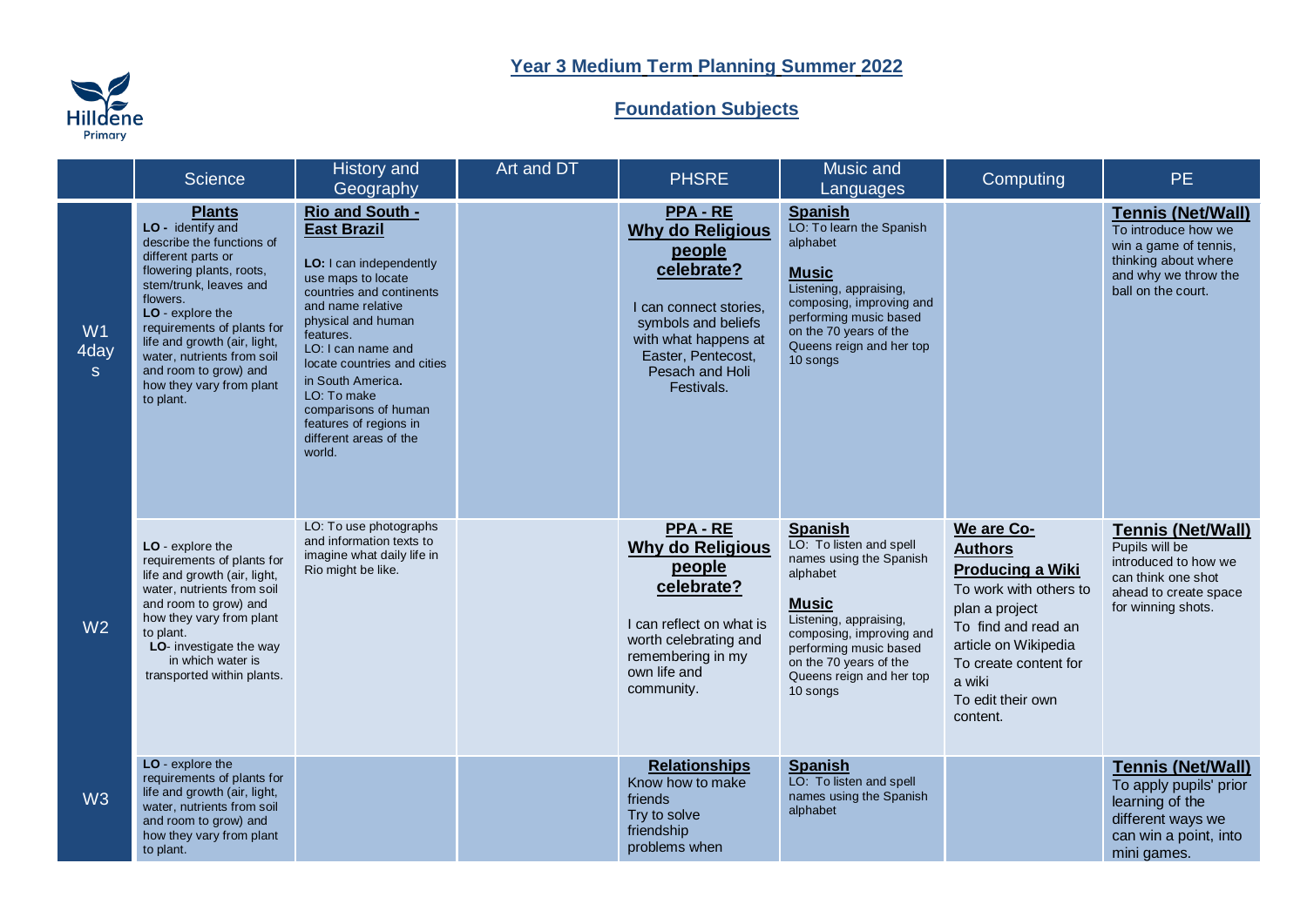|                | LO- investigate the way<br>in which water is<br>transported within plants.                                                                                                                                                                                   |                                                                                                                                                                                                                                                                                                                                                                           | they occur<br>Help others to feel<br>part of a group<br>Show respect in<br>how they treat<br>others<br>Know how to help<br>themselves and<br>others when they<br>feel upset or hurt<br><b>PPA-RE</b><br><b>Why do Religious</b><br>people<br>celebrate?<br>I can explain using<br>religious vocabulary<br>the religious<br>expression and beliefs<br>shown through Easter,<br>Pesach and Holi<br>Festivals. | <b>Music</b><br>Listening, appraising,<br>composing, improving and<br>performing music based<br>on the 70 years of the<br>Queens reign and her top<br>10 songs                                                                                          |                                                                                   | Pupils will be<br>introduced to mini<br>ladder tournaments.                                                                                                                      |
|----------------|--------------------------------------------------------------------------------------------------------------------------------------------------------------------------------------------------------------------------------------------------------------|---------------------------------------------------------------------------------------------------------------------------------------------------------------------------------------------------------------------------------------------------------------------------------------------------------------------------------------------------------------------------|-------------------------------------------------------------------------------------------------------------------------------------------------------------------------------------------------------------------------------------------------------------------------------------------------------------------------------------------------------------------------------------------------------------|---------------------------------------------------------------------------------------------------------------------------------------------------------------------------------------------------------------------------------------------------------|-----------------------------------------------------------------------------------|----------------------------------------------------------------------------------------------------------------------------------------------------------------------------------|
| W4             | LO - explore the<br>requirements of plants for<br>life and growth (air, light,<br>water, nutrients from soil<br>and room to grow) and<br>how they vary from plant<br>to plant.<br>LO- investigate the way<br>in which water is<br>transported within plants. | <b>D&amp;T Seasonal</b><br>Food<br>LO- understand and<br>apply the principles of a<br>healthy and varied diet.<br>LO- prepare and cook a<br>variety of predominantly<br>savoury dishes using a<br>range of cooking<br>techniques.<br>LO - understand<br>seasonality, and know<br>where and how a variety<br>of ingredients are grown,<br>reared, caught and<br>processed. | <b>PPA-RE</b><br><b>Why do Religious</b><br>people<br>celebrate?<br>I can connect stories,<br>symbols and beliefs<br>with what happens at<br>Easter, Pentecost,<br>Pesach and Holi<br>Festivals.                                                                                                                                                                                                            | <b>Spanish</b><br>LO: To revise saying and<br>writing accurately your<br>name and age<br><b>Music</b><br>Listening, appraising,<br>composing, improving and<br>performing music based<br>on the 70 years of the<br>Queens reign and her top<br>10 songs |                                                                                   | <b>Tennis (Net/Wall)</b><br>Pupils will learn how<br>to hold the racket<br>safely and<br>understand why it is<br>important that they<br>control the ball when<br>playing a shot. |
| W <sub>5</sub> | LO - explore the<br>requirements of plants for<br>life and growth (air, light,<br>water, nutrients from soil<br>and room to grow) and<br>how they vary from plant<br>to plant.                                                                               |                                                                                                                                                                                                                                                                                                                                                                           | <b>PPA-RE</b><br><b>Why do Religious</b><br>people<br>celebrate?<br>I can connect stories,<br>symbols and beliefs                                                                                                                                                                                                                                                                                           | <b>Spanish</b><br>LO: To write the name<br>and age of the Royal<br>family in Spanish<br><b>Music</b><br>Listening, appraising,<br>composing, improving and                                                                                              | We are Who We<br>Are<br>We are Aware of<br><b>Our Digital</b><br><b>Footprint</b> | <b>Tennis (Net/Wall)</b><br>Pupils will<br>understand when<br>and where to play<br>the forehand shot in<br>a mini game.                                                          |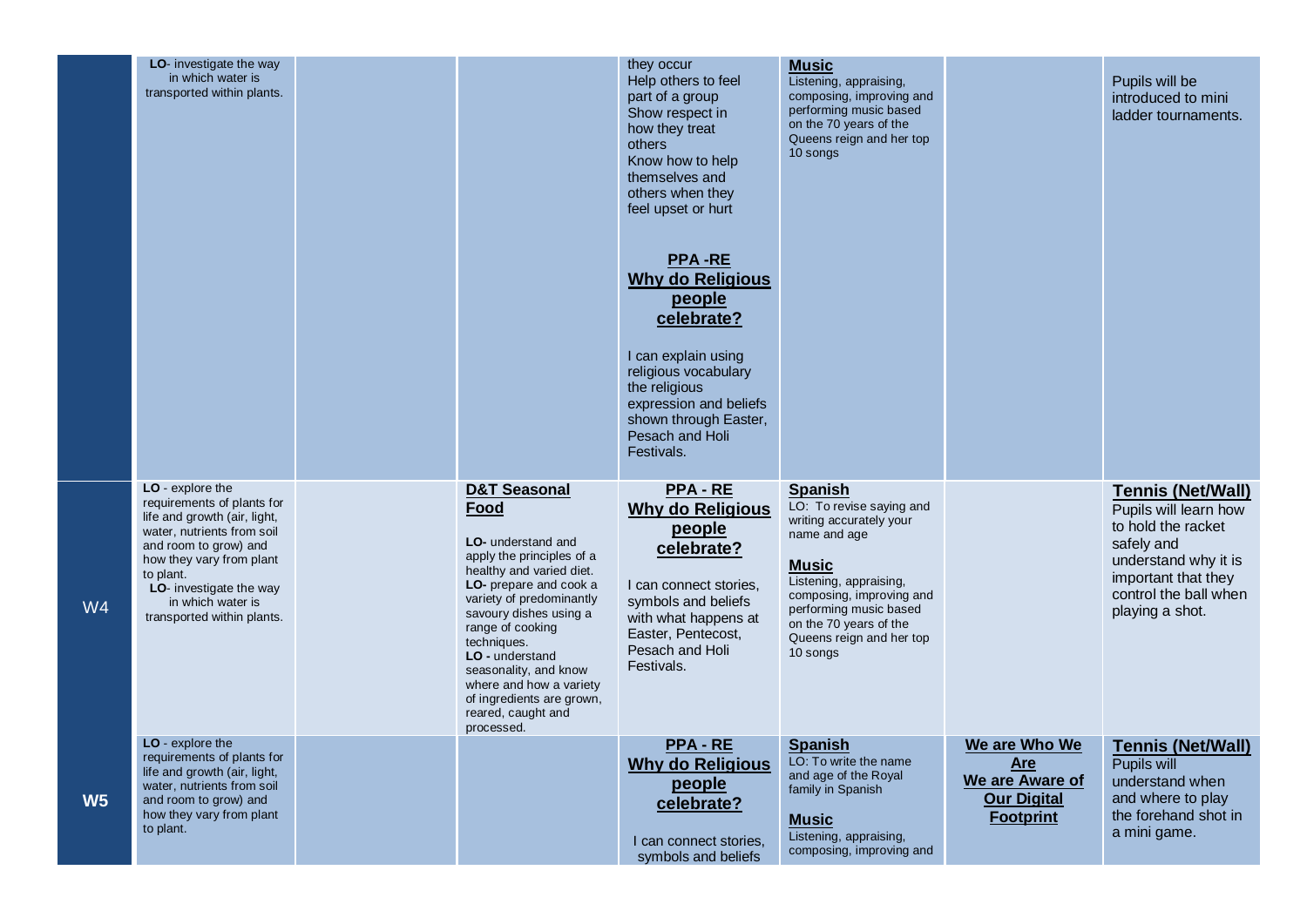|                            | LO- investigate the way<br>in which water is<br>transported within plants.                                                                                                                                                                                                                                        |                                                                                                                                                                                                                                                                                                                                                                                                                                                                                                   | with what happens at<br>Easter, Pentecost,<br>Pesach and Holi<br>Festivals.                                                                                                                                                                                                       | performing music based<br>on the 70 years of the<br>Queens reign and her top<br>10 songs                                                                                                                                                               | create a number of<br>structured<br>presentations<br>create a narrated<br>presentation<br>consider issues of<br>trust and privacy when<br>sharing information. |                                                                                                              |
|----------------------------|-------------------------------------------------------------------------------------------------------------------------------------------------------------------------------------------------------------------------------------------------------------------------------------------------------------------|---------------------------------------------------------------------------------------------------------------------------------------------------------------------------------------------------------------------------------------------------------------------------------------------------------------------------------------------------------------------------------------------------------------------------------------------------------------------------------------------------|-----------------------------------------------------------------------------------------------------------------------------------------------------------------------------------------------------------------------------------------------------------------------------------|--------------------------------------------------------------------------------------------------------------------------------------------------------------------------------------------------------------------------------------------------------|----------------------------------------------------------------------------------------------------------------------------------------------------------------|--------------------------------------------------------------------------------------------------------------|
| W <sub>6</sub>             | <b>Plants</b><br>LO - identify and<br>describe the functions of<br>different parts or<br>flowering plants, roots,<br>stem/trunk, leaves and<br>flowers.<br>LO- explore the part that<br>flowers play in the life<br>cycle of flowering plants,<br>including pollination, seed<br>formation and seed<br>dispersal. |                                                                                                                                                                                                                                                                                                                                                                                                                                                                                                   |                                                                                                                                                                                                                                                                                   | <b>Spanish</b><br>LO: To write the name<br>and age of the Royal<br>family in Spanish<br><b>Music</b><br>Listening, appraising,<br>composing, improving and<br>performing music based<br>on the 70 years of the<br>Queens reign and her top<br>10 songs |                                                                                                                                                                | <b>Tennis (Net/Wall)</b><br>To bring together the<br>suggested sequence<br>of learning into a<br>tournament. |
| <b>Half</b><br><u>Term</u> |                                                                                                                                                                                                                                                                                                                   |                                                                                                                                                                                                                                                                                                                                                                                                                                                                                                   |                                                                                                                                                                                                                                                                                   |                                                                                                                                                                                                                                                        |                                                                                                                                                                |                                                                                                              |
| W1                         |                                                                                                                                                                                                                                                                                                                   | <b>Local history</b><br>LO - use common words<br>and phrases relating to<br>the passing of time<br>LO - develop a<br>chronologically secure<br>knowledge and<br>understanding of British<br>and local history<br>LO - develop the<br>appropriate use of<br>historical terms address<br>and devise historical<br>valid questions about<br>change, cause, similarity,<br>difference and<br>significance LO-<br>construct informed<br>responses that involve<br>selection of relevant<br>information | <b>PPA – RE Unit 2.3</b><br>How do<br>people express<br>their faith<br>through the arts?<br>How Christian beliefs.<br>teachings and<br>practices<br>can be expressed in<br>different ways, e.g.<br>using signs and<br>symbols through art,<br>music, architecture,<br>actions etc | <b>Spanish</b><br>LO: To learn how to say<br>how you are in Spanish<br><b>Music</b><br>Listening, appraising,<br>composing, improving and<br>performing music based<br>on the 70 years of the<br>Queens reign and her top<br>10 songs                  |                                                                                                                                                                | <b>Athletics</b><br>To develop their own<br>sprinting technique.                                             |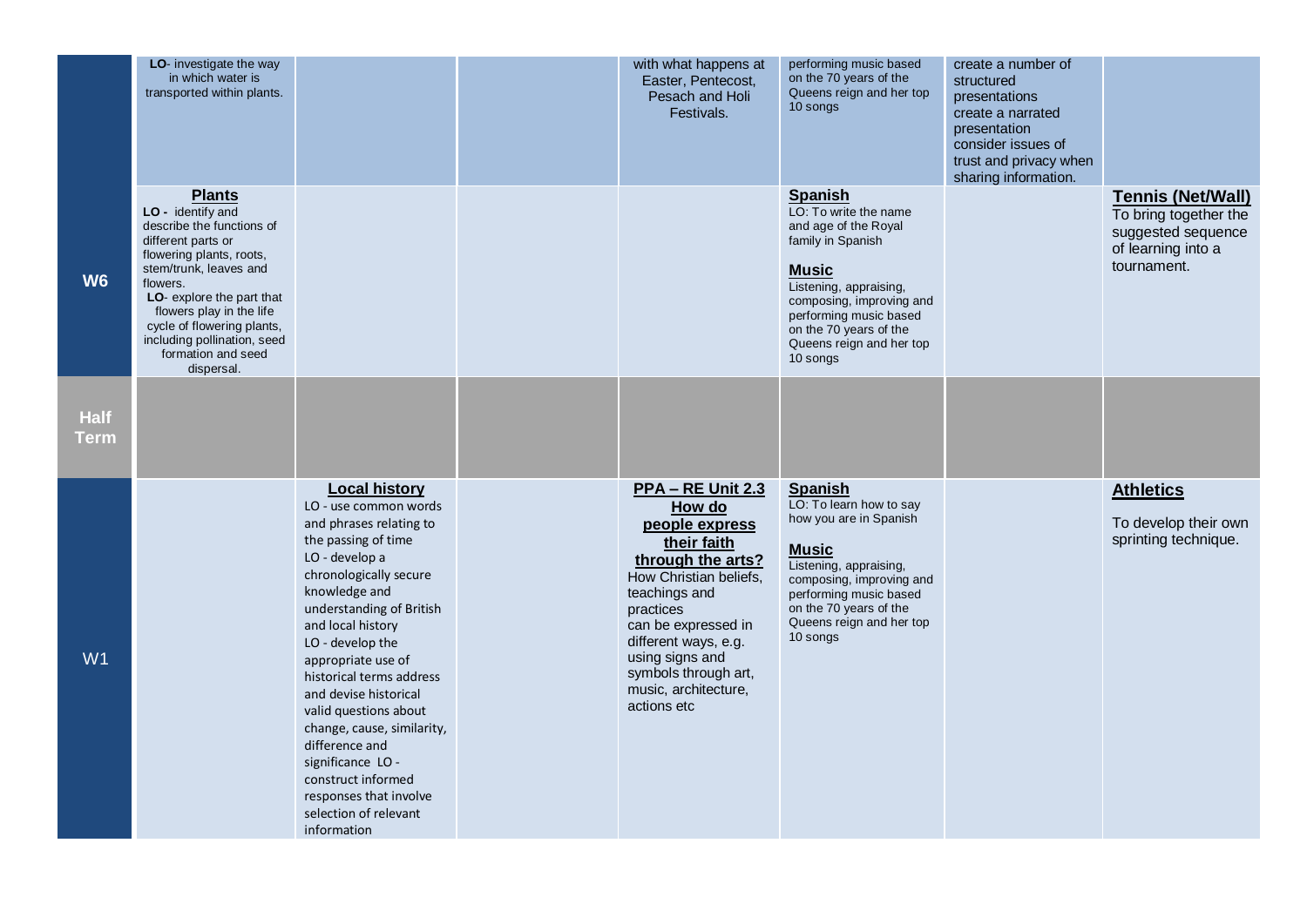|                |                                                                                                                                                                                                                                                                                                                                                                                                                                                                                                                                                                                                  | LO - understand how our<br>knowledge of the past is<br>constructed from a<br>range of sources. |                                                                                                                                                                                                                                                                                   |                                                                                                                                                                                                                                                     |                                                                                                                                                            |
|----------------|--------------------------------------------------------------------------------------------------------------------------------------------------------------------------------------------------------------------------------------------------------------------------------------------------------------------------------------------------------------------------------------------------------------------------------------------------------------------------------------------------------------------------------------------------------------------------------------------------|------------------------------------------------------------------------------------------------|-----------------------------------------------------------------------------------------------------------------------------------------------------------------------------------------------------------------------------------------------------------------------------------|-----------------------------------------------------------------------------------------------------------------------------------------------------------------------------------------------------------------------------------------------------|------------------------------------------------------------------------------------------------------------------------------------------------------------|
| W <sub>2</sub> | <b>Forces and</b><br><b>Magnets</b><br>Compare how things<br>move on different<br>surfaces.<br><b>Forces and Magnets -</b><br>notice that some forces<br>need contact between<br>two objects, but magnetic<br>forces can act at a<br>distance.<br><b>Forces and Magnets -</b><br>observe how magnets<br>attract or repel each other<br>and attract some<br>materials and not others.<br><b>Forces and Magnets-</b><br>compare and group<br>together a variety of<br>everyday materials on the<br>basis of whether they are<br>attracted to a magnet,<br>and identify some<br>magnetic materials. |                                                                                                | <b>PPA – RE Unit 2.3</b><br>How do<br>people express<br>their faith<br>through the arts?<br>How Christian beliefs,<br>teachings and<br>practices<br>can be expressed in<br>different ways, e.g.<br>using signs and<br>symbols through art,<br>music, architecture,<br>actions etc | <b>Spanish</b><br>LO: To listen and spell<br>adjectives for feelings<br>correctly<br><b>Music</b><br>Listening, appraising,<br>composing, improving and<br>performing music based<br>on the 70 years of the<br>Queens reign and her top<br>10 songs | <b>Athletics</b><br>To develop pupils<br>application of stride<br>length during the<br>middle third of a<br>race.                                          |
| W3             | <b>Forces and Magnets -</b><br>describe magnets as<br>having two poles.<br><b>Forces and Magnets -</b><br>predict whether two<br>magnets will attract or<br>repel each other,<br>depending on which<br>poles are facing.                                                                                                                                                                                                                                                                                                                                                                         |                                                                                                | PPA - RE Unit 2.3<br>How do<br>people express<br>their faith<br>through the arts?<br>How Christian beliefs,<br>teachings and<br>practices<br>can be expressed in<br>different ways, e.g.<br>using signs and<br>symbols through art,<br>music, architecture,<br>actions etc        | <b>Spanish</b><br>LO:To listen and spell<br>adjectives for feelings<br>correctly<br><b>Music</b><br>Listening, appraising,<br>composing, improving and<br>performing music based<br>on the 70 years of the<br>Queens reign and her top<br>10 songs  | <b>Athletics</b><br>To explore pacing<br>and running for<br>distance. Pupils will<br>learn the correct<br>technique to use<br>when running for<br>distance |
| W <sub>4</sub> |                                                                                                                                                                                                                                                                                                                                                                                                                                                                                                                                                                                                  |                                                                                                | PPA - RE Unit 2.3<br>How do<br>people express<br>their faith<br>through the arts?<br>How Christian beliefs,                                                                                                                                                                       | <b>Spanish</b><br>LO: To learn to say and<br>write 8 adjectives and<br>know how to use them<br>depending of the gender<br>of the speaker                                                                                                            | <b>Athletics</b><br>To continue to<br>explore pacing and<br>running for distance.                                                                          |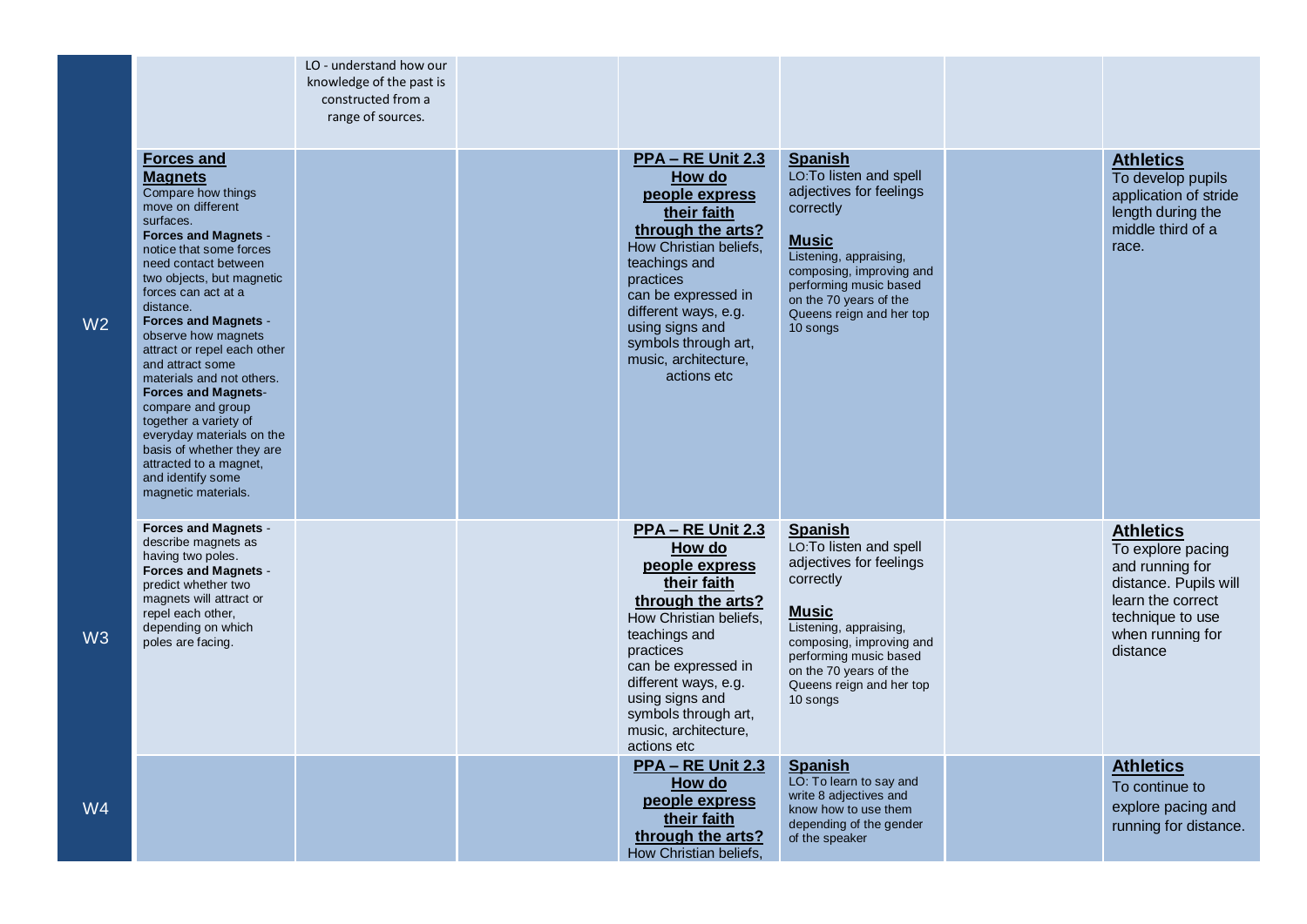|                |  |                                                                                                                                                                                                                                                                                                                                                                                                        | teachings and<br>practices<br>can be expressed in<br>different ways, e.g.<br>using signs and<br>symbols through art,<br>music, architecture,<br>actions etc                                                                                                                                                                                        | <b>Music</b><br>Listening, appraising,<br>composing, improving and<br>performing music based<br>on the 70 years of the<br>Queens reign and her top<br>10 songs                                                                                                            |                                                                                                                                                                        |
|----------------|--|--------------------------------------------------------------------------------------------------------------------------------------------------------------------------------------------------------------------------------------------------------------------------------------------------------------------------------------------------------------------------------------------------------|----------------------------------------------------------------------------------------------------------------------------------------------------------------------------------------------------------------------------------------------------------------------------------------------------------------------------------------------------|---------------------------------------------------------------------------------------------------------------------------------------------------------------------------------------------------------------------------------------------------------------------------|------------------------------------------------------------------------------------------------------------------------------------------------------------------------|
| W <sub>5</sub> |  |                                                                                                                                                                                                                                                                                                                                                                                                        | PPA - RE Unit 2.3<br>How do<br>people express<br>their faith<br>through the arts?<br>Role of the Mosque as<br>a place of prayer,<br>teaching and centre to<br>support the community<br><b>Jigsaw</b><br><b>Changing me</b><br>Lesson 1 How Babies<br>grow<br>Lesson 2 Babies<br>Lesson 3 Outside body<br>changes<br>Lesson 4 Inside body<br>change | <b>Spanish</b><br>LO: To read and write<br>sentences to consolidate<br>vocabulary learnt<br>previously<br><b>Music</b><br>Listening, appraising,<br>composing, improving and<br>performing music based<br>on the 70 years of the<br>Queens reign and her top<br>10 songs. | <b>Athletics</b><br>To develop pupils'<br>understanding of<br>throwing for distance.                                                                                   |
| W <sub>6</sub> |  | <b>ART - Famous</b><br><b>Buildings</b><br>Famous Buildings - to<br>create sketch books to<br>record their observations<br>and use them to review<br>and revisit.<br>Famous Buildings - to<br>improve their mastery of<br>art and design<br>techniques, including<br>drawing and<br>painting with a range of<br>materials.<br><b>Famous Buildings -</b><br>learn about great<br>architects in history. | <b>PPA - RE Unit 2.3</b><br>How do<br>people express<br>their faith<br>through the arts?<br>Role of the Mosque as<br>a place of prayer,<br>teaching and centre to<br>support the community                                                                                                                                                         | <b>Spanish</b><br>LO: To read and write<br>sentences to consolidate<br>vocabulary learnt<br>previously.<br><b>Music</b><br>Listening, appraising,<br>composing, improving and<br>performing music based<br>on the 70 years of the<br>Queens reign and her top<br>10 songs | <b>Athletics</b><br>To explore how we<br>can use our bodies<br>to jump as far as<br>possible, using a<br>combination of<br>jumps, in particular<br>hop, skip and jump. |